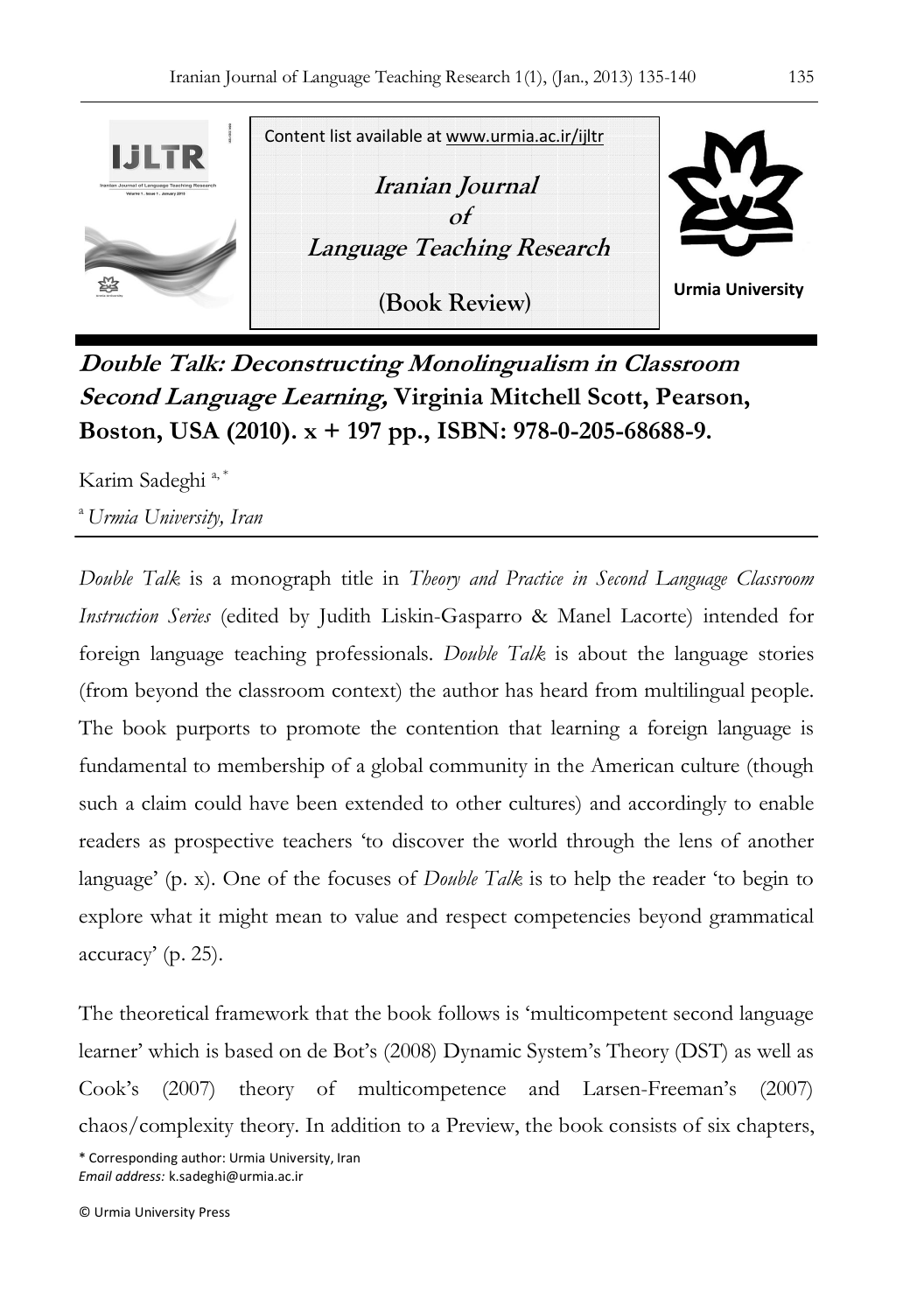a glossary, a reference list as well as a subject index. The chapters follow more or less the same structure: Overview, Snapshot, Research perspectives, Perspectives for the classroom, Your view, Concluding propositions, Suggested readings and Researching your own language stories. Indeed, in each chapter, a language story is recounted first and relevant theoretical issues as well as pedagogical implications are discussed. There are also good explanatory notes at the end of each chapter and a glossary of key terms at the end of the book.

In the Preview, the author argues for a radical change in overarching goals of foreign language education in the US which involves 'a fundamental rethinking of classroom language use' (p. 2) by forcing multilingual language use to students' lives with the understanding that monolingualism 'is no longer a reality in the American experience'. Despite the book's bias on 'global' membership, the author limits most of the discussions and claims to the American context, implicitly forcing a 'local' perspective.

Chapter 1, Monolingualism Can Be Cured, addresses the role of English in the foreign language classroom (where English is the L1). The reference on page 19 to Cook (2009 in press) needs revision as it is not clear whether the author is talking about a published work (which does not exist in the reference list either) or the one to be published later on. The argument the author is making about monolingualism is that with the use of different registers, even monolingual speakers use language variably and multidimensionally. Reference could also be made to using a second dialect of a language as an example of multicompetence (Siegel, 2010).

Following Herdina and Jessner' (2002) Dynamic Model of Multilingualism (DMM) in which language is viewed as a set of subsystems, multilingualism rather than monolnigaualism is argued to set the foundation for second language development. The term 'multicompetence' is offered to replace terms like bilingual and multilingual as these latter words do not describe the ways real people use language. The claims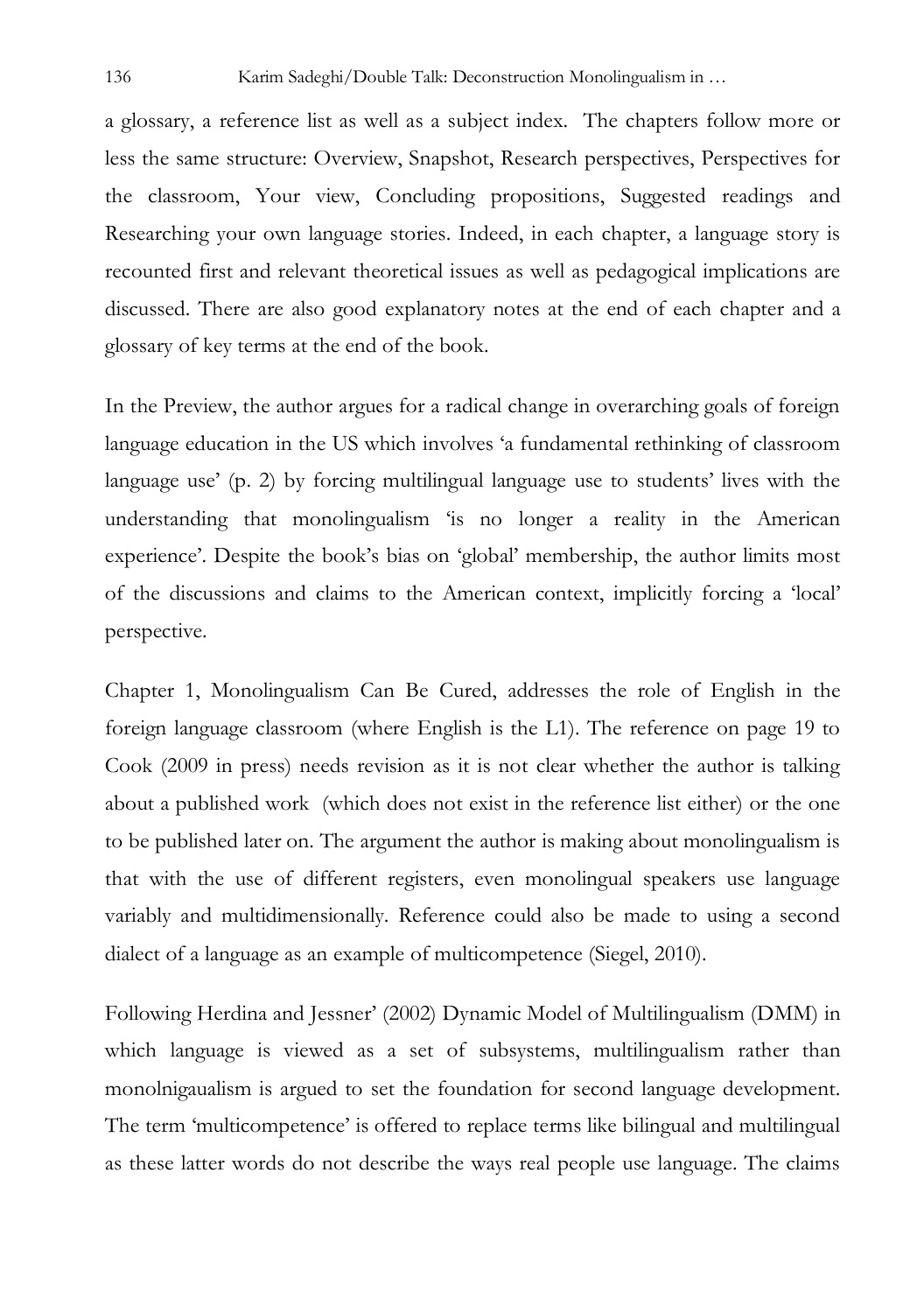made across the chapter that 'a multilingual approach… does not hold the target language in a position of special esteem' will most probably lead to incomplete and undesirable mastery of the target language; and although the claim is that 'multicompetence' should be developed as an alternative to multilingualism , the problem that arises here is the development of an incompetent multicompetent L2 user who will know a little of many languages, not in a desirable way, however.

The main tent behind the book is that '…using English in the foreign language classroom allows students to discuss the complex issues related to language and culture in intellectually stimulating ways' (p. 27). While the value of using L1 for promoting awareness of L2 learning in an L2 learning context cannot be neglected, the question is, with so much focus on the use of L1, when L2 learners are going to learn the target language/s to make them competent enough to act as multicompetent L2 users. Too much emphasis on the use of L1 or other target languages may render totally incompetent L2 users who know a little of everything but nothing in its full form to make them communicatively competent parties.

Chapter 2, Regarde le Dog, where a mix of English and French languages, shows how a 3-year old Emma effectively switched between the languages she is competent in, sets the stage for understanding bilingual functioning as well as relevant issues such as code-switching, cross-linguistic interaction, transfer and borrowing. Research on bilingualism is highlighted and implications for classroom applications are provided by linking bilingualism to the notion of multicompetence. There are some strong claims at times and it seems difficult to accept these at face value unless some sound research evidence is provided: 'Our target-language-only approach is motivated by sound research, but it MAY also hinder our thinking' (emphasis mine, p. 47). The case the author is making for Code -Switching in a foreign language classroom where English as L1 is to be used extensively will make the context similar to EFL classes in many cases where the use of students' L1 forces a grammartranslation approach which failed to produce competent L2 users decades ago.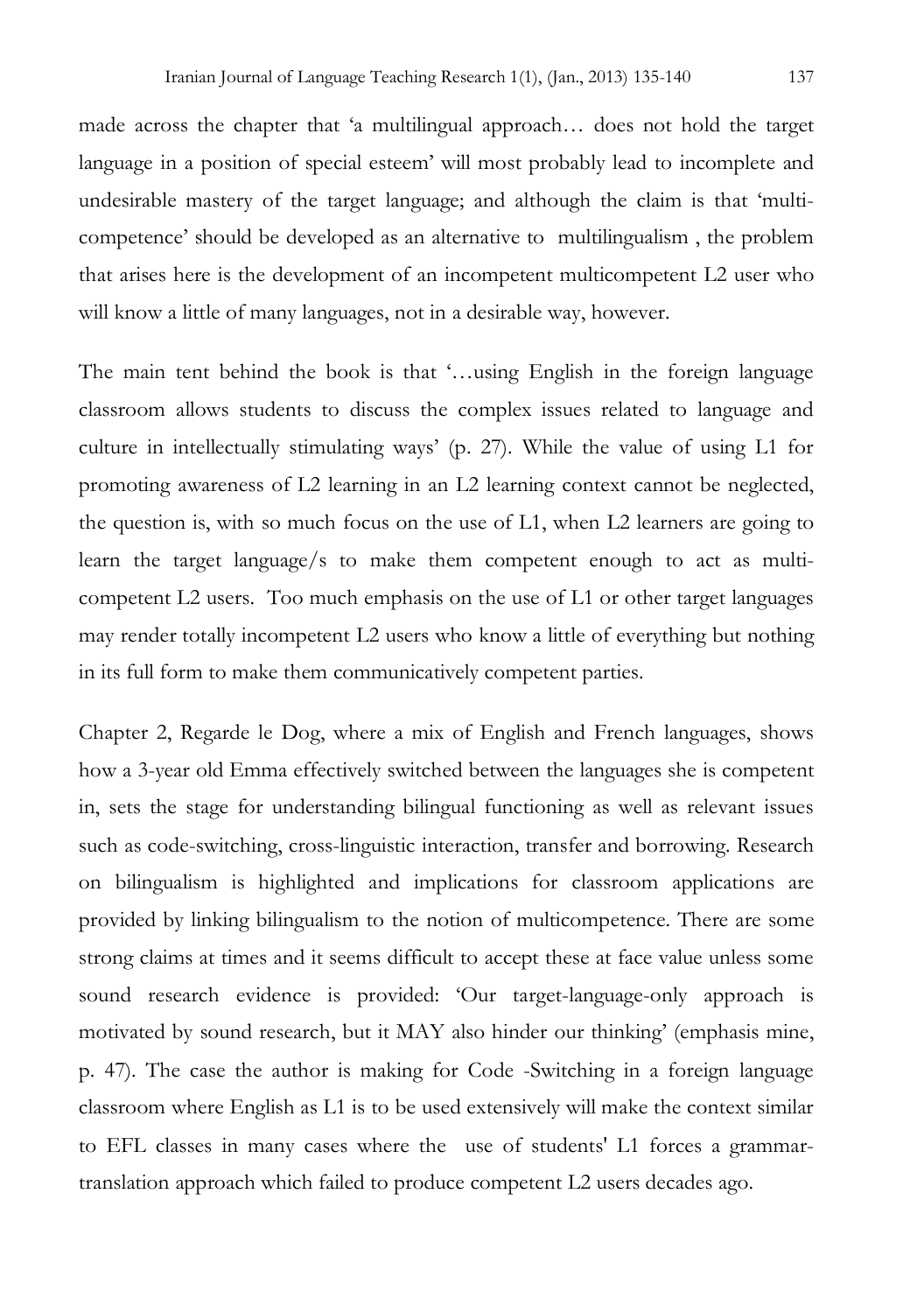Chapter 3, I Lost My Words, addresses the issue of language loss and acquisition in children and adults and how and why most students forget whatever they learn in foreign language classes. The chapter also discusses different L1 and L2 learning theories and brain functions as well as memory types in an attempt to account for language loss. The claims made on the need for a multicompetent L2 learner to be aware of language loss/acquisition issues seem too big without concrete evidence that such awareness is really necessary for L2 development, or what happens if such awareness is missing.

Chapter 4, I Speak in Nouns, focuses on the importance of words in second language use with discussions on the nature and evolution of words and grammar as well as the link between words and the brain. By promoting a lexical approach to L2 learning, the author claims that L2 learners understand the role of words and short utterances in second language development, a claim which is open to the same criticism stated above. Chapter 5, Eat, Ate, Eaten; Go, Went, Gone , looks at the vital role of grammar (with discussions on different meanings of grammar, approaches to teaching grammar as well as current theories about the role of grammar in L2 learning) and the limitations of focusing on grammar to develop competence in a second language. Almost all instances of L2 mentioned in the book are languages other than English, taken as L1 here. Having brought examples of EFL/ESL could have made the book targeting a much wider audience. There is a claim on page 126 (and a similar one on page 128) which seems to need a reference at least: ' … research on FonF … shows that guiding learners to notice a grammatical form is more likely to result in learning than when they are left on their own to make form-meaning connections'.

Chapter 6, I Spoke French to a Japanese Woman, examines second language learning in light of cross-cultural approaches. The chapter proposes an 'inverted curriculum' (p. 159) in which the focus of FL education during the first years is fostering literacy, and grammar is postponed to more advanced levels. The chapter concludes with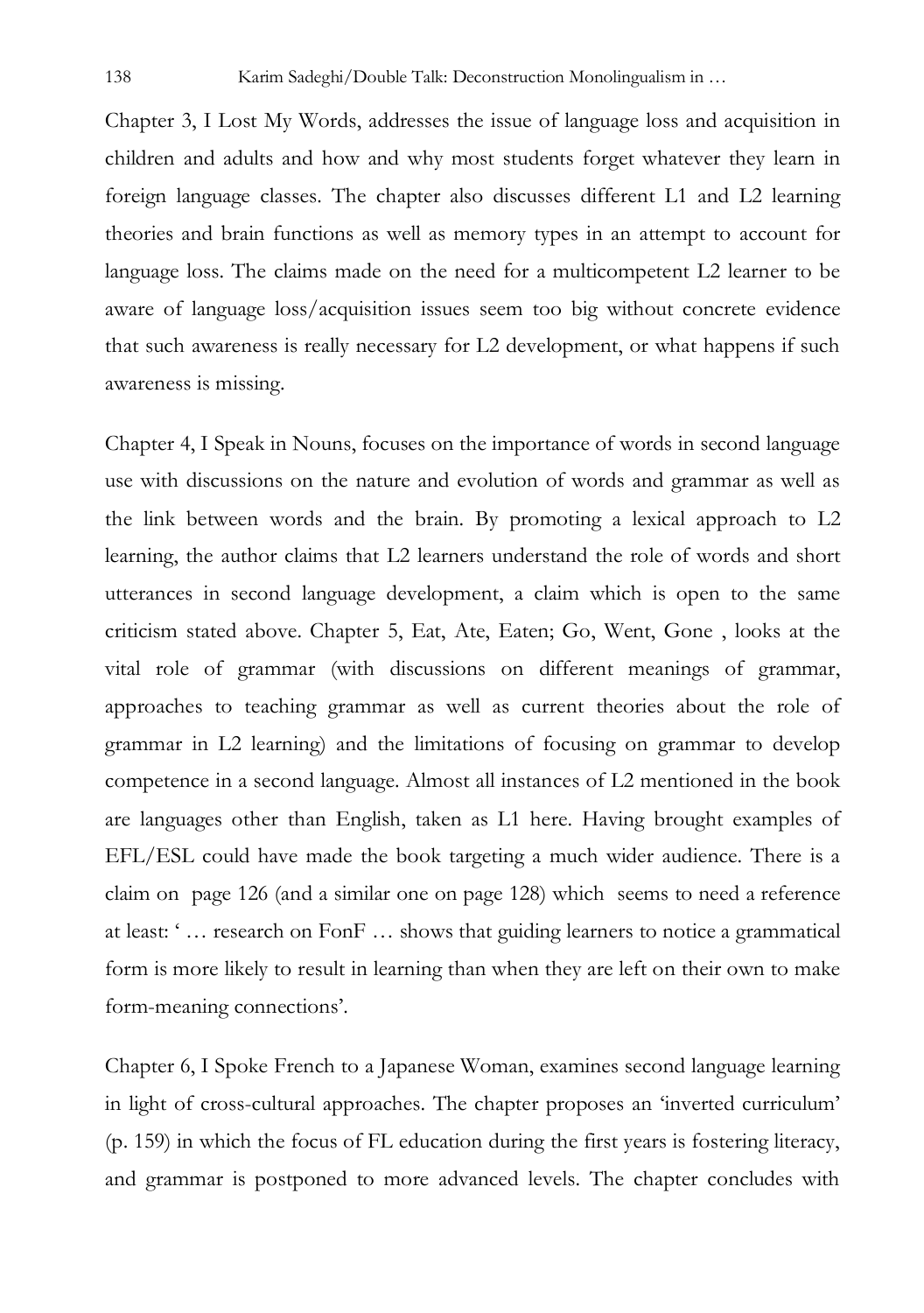criteria for assessing multicompetent L2 learners; however, no advice is offered on how to operationalize these criteria for real classroom use, nor is any empirical support provided for their adequacy. There is a statement that 'The audiolingual method of the 1960s and 1970s focused chiefly on spoken language' (p. 148); however, according to Richards and Schmidt (2002), the method was in common use in 1950s and 1960s.

Neglecting a few editorial problems (for example, 'Although these functional goals of CLT served an important purpose for linking form and meaning' has been repeated on page 129), one major problem with the book is that the title of the book, 'Double Talk', does not seem to be very revealing by itself. It seems that the author has tried to keep the meaning of the title ambiguous and make it look like double-talk (with hyphen, defined as 'deliberately ambiguous talk' (p. 4)). The claim on page 6 that *Double Talk* is an 'ambitious project' tackling issues such as' bilingual studies, the evolution of language, neurolinguistic theories, identity construction and child language acquisition' may have indeed contributed to this divergence of scope. Furthermore, with so much emphasis on 'multilingualism or 'multicompetence', one then wonders why the author has not adopted a more relevant title for the book such as 'Multi Talk' rather than 'Double Talk'.

All in all, the book reviewed, with a title a bit difficult to come to terms with, illustrates a need for change in learning goals and curricula of foreign language education in the American context, promoting a literacy-based multilingual, multicultural approach to L2 learning, and provides new insights on critical thinking and awareness of non-linguistic components of L2 instruction, the notions which can be warmly received by L2/EFL education professionals inside and outside the US.